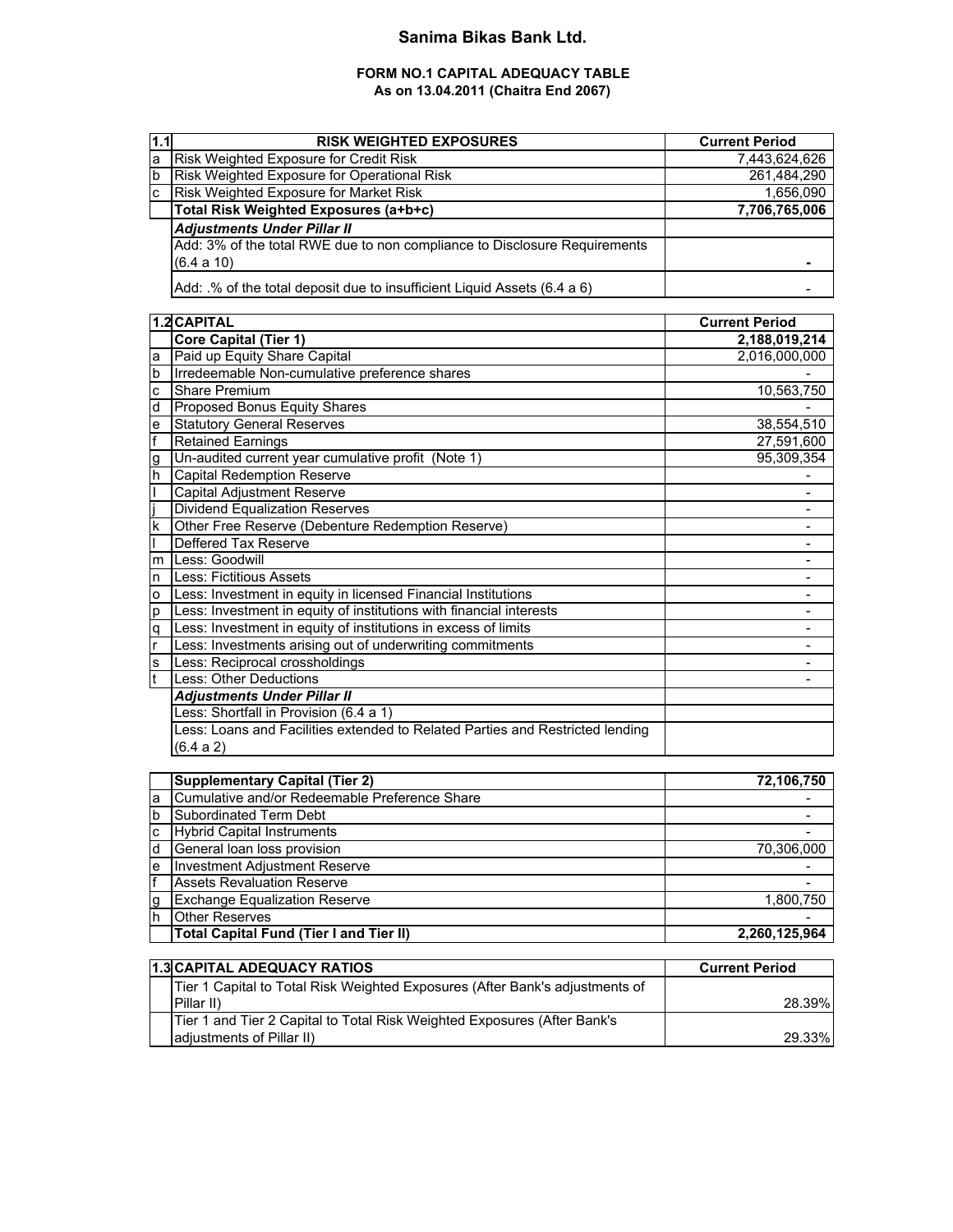#### **FORM NO.2 RISK WEIGHTED EXPOSURE FOR CREDIT RISK As on 13.04.2011 (Chaitra End 2067)**

| A. Balance Sheet Exposures                                                     |                           | <b>Book Value</b>        | <b>Specific Provision</b> | <b>Eligible CRM</b> | <b>Net Value</b> | <b>Risk Weight</b> | <b>Risk Weighted Exposures</b> |
|--------------------------------------------------------------------------------|---------------------------|--------------------------|---------------------------|---------------------|------------------|--------------------|--------------------------------|
|                                                                                | ISI No. - NRB 9.1         | a                        | b                         | c                   | $d = a - b - c$  | e                  | $f = d*e$                      |
| Cash Balance                                                                   | Assets:1                  | 100.861.120              |                           |                     | 100.861.120      | 0%                 | $\sim$                         |
| Balance With Nepal Rastra Bank                                                 | Assets: 2.1               | 309,079,270              |                           |                     | 309,079,270      | 0%                 | $\sim$                         |
| Gold                                                                           |                           |                          |                           |                     |                  | 0%                 | $\sim$                         |
| Investment in Nepalese Government Securities                                   | Assets: 4.1.1             | 557,911,930              |                           |                     | 557.911.930      | 0%                 | $\sim$                         |
| All other Claims on Government of Nepal                                        |                           | 26.913.241               |                           |                     | 26.913.241       | 0%                 | $\sim$                         |
| Investment in Nepal Rastra Bank securities                                     | Assets: 4.1.2             | $\sim$                   |                           |                     | $\sim$           | 0%                 | $\sim$                         |
| All other claims on Nepal Rastra Bank                                          |                           | $\sim$                   |                           |                     | $\sim$           | 0%                 | $\sim$                         |
| Claims on Foreign Government and Central Bank (ECA 0-1)                        |                           | $\sim$                   |                           |                     | $\sim$           | 0%                 | $\sim$                         |
| Claims on Foreign Government and Central Bank (ECA -2)                         |                           | $\sim$                   |                           | $\sim$              | $\sim$           | 20%                | $\sim$                         |
| Claims on Foreign Government and Central Bank (ECA -3)                         |                           | $\sim$                   |                           | $\sim$              | $\sim$           | 50%                | $\sim$                         |
| Claims on Foreign Government and Central Bank (ECA-4-6)                        |                           | $\overline{\phantom{a}}$ |                           | $\sim$              | $\sim$           | 100%               | $\sim$                         |
| Claims on Foreign Government and Central Bank (ECA -7)                         |                           | $\overline{\phantom{a}}$ |                           | $\sim$              | $\sim$           | 150%               | $\sim$                         |
| Claims On BIS, IMF, ECB, EC and on Multilatera                                 |                           |                          |                           |                     |                  |                    |                                |
| Development Banks (MDB's) recognized by the framework                          |                           |                          |                           |                     | $\sim$           | 0%                 |                                |
| Claims on Other Multilateral Development Banks                                 |                           | $\sim$                   |                           | $\sim$              | $\sim$           | 100%               | $\sim$                         |
| Claims on Public Sector Entity (ECA 0-1)                                       |                           | $\overline{\phantom{a}}$ |                           | $\sim$              | $\sim$           | 20%                | $\sim$                         |
| Claims on Public Sector Entity (ECA 2)                                         |                           | $\sim$                   |                           | $\sim$              | $\sim$           | 50%                | $\sim$                         |
| Claims on Public Sector Entity (ECA 3-6)                                       |                           | $\sim$                   |                           | $\sim$              |                  | 100%               |                                |
| Claims on Public Sector Entity (ECA 7)                                         |                           | 47.500.000               |                           | $\sim$              | 47.500.000       | 150%               | 71.250.000                     |
| Claims on domestic banks that meet capital adequacy requirements               | Assets: (2.2+3)           | 1,579,937,802            |                           | $\sim$              | 1,579,937,802    | 20%                | 315,987,560                    |
| Claims on domestic banks that do not meet capital adequacy requirements        |                           |                          |                           | $\sim$              |                  | 100%               |                                |
| Claims on foreign bank (ECA Rating 0-1)                                        |                           | 47,355,330               |                           | $\sim$              | 47,355,330       | 20%                | 9,471,066                      |
| Claims on foreign bank (ECA Rating 2)                                          |                           | $\sim$                   |                           | $\sim$              | $\sim$           | 50%                | $\sim$                         |
| Claims on foreign bank (ECA Rating 3-6)                                        |                           | $\overline{\phantom{a}}$ |                           | $\sim$              | $\sim$           | 100%               | $\sim$                         |
| Claims on foreign bank (ECA Rating 7)                                          |                           | $\sim$                   |                           | $\sim$              | $\sim$           | 150%               | $\sim$                         |
| Claims on foreign bank incorporated in SAARC region operating with a           |                           |                          |                           |                     |                  |                    |                                |
| buffer of 1% above their respective regulatory capital requirement             |                           | 5,639,140                |                           |                     | 5,639,140        | 20%                | 1,127,828                      |
| Claims on Domestic Corporates                                                  |                           | 3,313,876,858            | $\sim$                    | 277,448,472         | 3,036,428,386    | 100%               | 3,036,428,386                  |
| Claims on Foreign Corporates (ECA 0-1)                                         |                           |                          |                           | $\sim$              |                  | 20%                |                                |
| Claims on Foreign Corporates (ECA 2)                                           |                           | $\sim$                   |                           | $\sim$              | $\sim$           | 50%                | $\sim$                         |
| Claims on Foreign Corporates (ECA 3-6)                                         |                           | $\overline{\phantom{a}}$ |                           | $\sim$              | $\sim$           | 100%               |                                |
| Claims on Foreign Corporates (ECA 7)                                           |                           | $\sim$                   |                           | $\sim$              | $\sim$           | 150%               | $\sim$<br>$\sim$               |
| Regulatory Retail Portfolio (Not Overdue)                                      |                           | 1,753,774,420            |                           | 36,191,886          | 1,717,582,534    | 75%                | 1,288,186,901                  |
| Claims Fullfilling all criterion of regulatory retail except granularity       |                           | 37.402.916               |                           | 18.262.424          | 19,140,492       | 100%               | 19,140,492                     |
| Claims secured by residential properties                                       |                           | 310,439,065              |                           |                     | 310,439,065      | 60%                | 186,263,439                    |
| Claims not fully secured by residential properties                             |                           | $\sim$                   |                           | $\sim$              | $\sim$           | 150%               |                                |
| Claims secured by residential properties (Overdue)                             |                           |                          | $\sim$                    | $\sim$              |                  | 100%               |                                |
| Claims secured by Commercial real estate                                       |                           | 606.636.691              |                           |                     | 606,636,691      | 100%               | 606.636.691                    |
|                                                                                |                           |                          |                           | $\sim$              |                  |                    |                                |
| Past due claims (except for claim secured by residential properties)           |                           | 6,097,539                | $\sim$                    |                     | 6,097,539        | 150%               | 9,146,309                      |
| <b>High Risk Claims</b>                                                        |                           | 790,200,665              |                           | 69,905,177          | 720,295,488      | 150%               | 1,080,443,232                  |
| Investments in equity and other capital instruments of institutions listed in  | Assets:                   |                          |                           |                     |                  |                    |                                |
| the stock exchange                                                             | $(5.1.4 + 5.1.7 + 5.1.8)$ |                          |                           |                     |                  | 100%               |                                |
| Investments in equity and other capital instruments of institutions not listed |                           |                          |                           |                     |                  |                    |                                |
| in the stock exchange                                                          |                           | 100,000                  |                           | $\sim$              | 100,000          | 150%               | 150,000                        |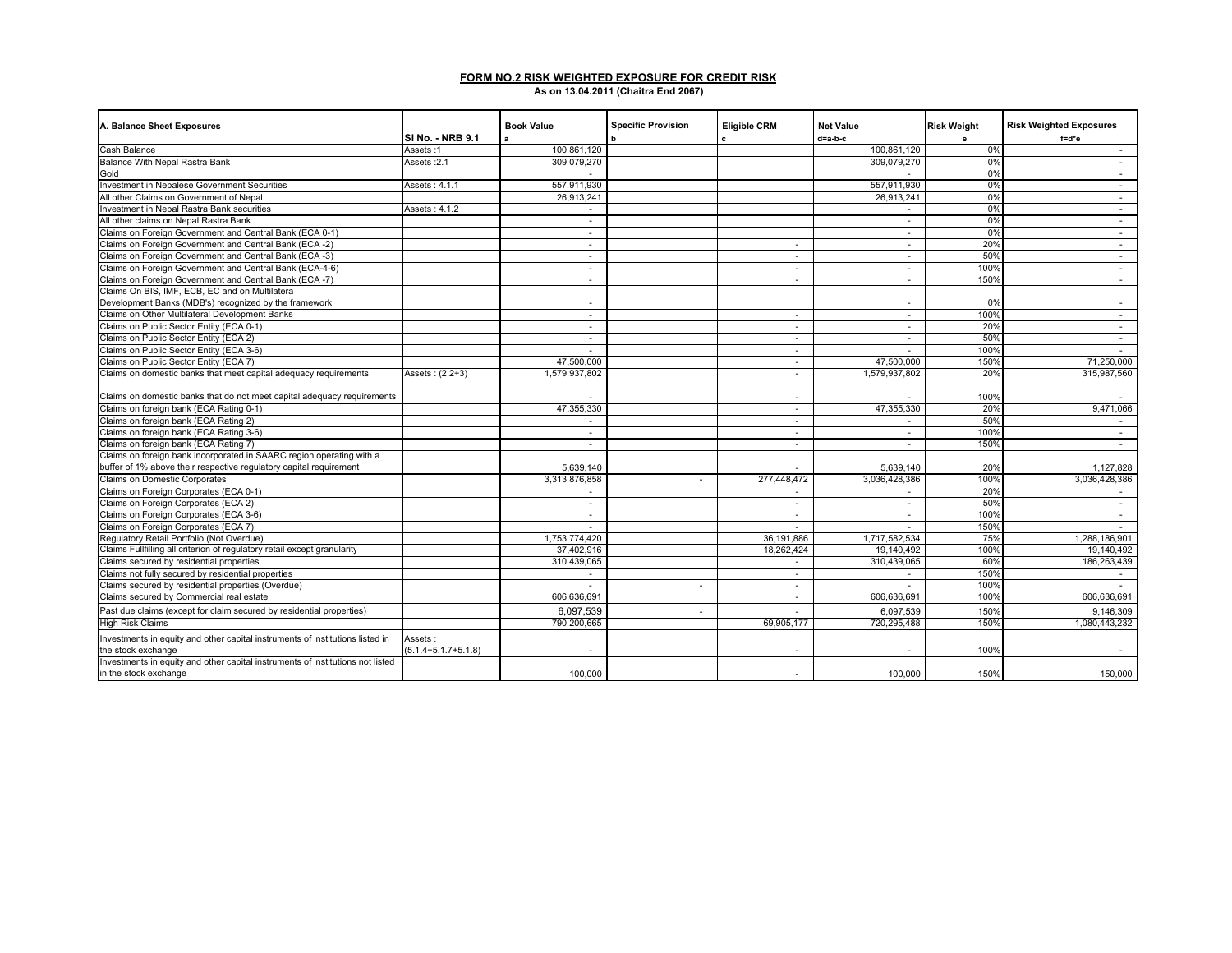# **FORM NO.2 RISK WEIGHTED EXPOSURE FOR CREDIT RISK As on 13.04.2011 (Chaitra End 2067)**

| A. Balance Sheet Exposures                                              |                  | <b>Book Value</b>        | <b>Specific Provision</b> | <b>Eligible CRM</b> | <b>Net Value</b>         | <b>Risk Weight</b> | <b>Risk Weighted Exposures</b> |
|-------------------------------------------------------------------------|------------------|--------------------------|---------------------------|---------------------|--------------------------|--------------------|--------------------------------|
|                                                                         | SI No. - NRB 9.1 | a                        |                           |                     | d=a-b-c                  | e                  | f=d*e                          |
| Other Assets - Interest Receivable / Claim on Govt. Securities          | Assets: 10.1.2   | 13,469,620               |                           |                     | 13,469,620               | 0%                 | $\sim$                         |
| Other Assets - Cash & Cash in Transit Items                             | Assets : 7       |                          |                           | $\sim$              |                          | 20%                |                                |
| Other Assets (as per attachment)                                        |                  | 472,923,520              | 40,193,820                | $\sim$              | 432,729,700              | 100%               | 432,729,700                    |
| <b>TOTAL</b>                                                            |                  | 9.980.119.127            | 40.193.820                | 401.807.959         | 9,538,117,348            |                    | 7.056.961.604                  |
| <b>B. Off Balance Sheet Exposures</b>                                   |                  | <b>Gross Book Value</b>  | <b>Specific Provision</b> | <b>Eligible CRM</b> | <b>Net Value</b>         | <b>Risk Weight</b> | <b>Risk Weighted Exposures</b> |
|                                                                         |                  |                          | h                         | c                   | d=a-b-c                  | е                  | f=d*e                          |
| Revocable Commitments                                                   |                  |                          |                           |                     | $\sim$                   | 0%                 | ×.                             |
| <b>Bills Under Collection</b>                                           |                  | $\sim$                   |                           |                     | $\sim$                   | 0%                 | $\sim$                         |
| Forward Foreign Exchange Contract Liabilities                           |                  | ×.                       |                           |                     | $\sim$                   | 10%                | ×.                             |
| LC Commitments With Original Maturity Up to 6 months Domestic           |                  |                          |                           |                     |                          |                    |                                |
| Counterparty                                                            |                  |                          |                           |                     | $\sim$                   | 20%                | $\sim$                         |
| Foreign Counterparty (ECA Rating 0-1)                                   |                  | $\sim$                   |                           | $\sim$              | $\sim$                   | 20%                | $\sim$                         |
| Foreign Counterparty (ECA Rating 2)                                     |                  | $\sim$                   |                           | $\sim$              | $\sim$                   | 50%                | $\sim$                         |
| Foreign Counterparty (ECA Rating 3-6)                                   |                  | $\sim$                   |                           | $\sim$              | $\sim$                   | 100%               | $\sim$                         |
| Foreign Counterparty (ECA Rating 7)                                     |                  | $\sim$                   |                           | $\sim$              | $\sim$                   | 150%               | $\sim$                         |
| LC Commitments With Original Maturity Over 6 months Domestic            |                  |                          |                           |                     |                          |                    |                                |
| Counterparty                                                            |                  |                          |                           | $\sim$              | $\overline{\phantom{a}}$ | 50%                | $\sim$                         |
| Foreign Counterparty (ECA Rating 0-1)                                   |                  | $\sim$                   |                           | $\sim$              | $\sim$                   | 20%                | $\sim$                         |
| Foreign Counterparty (ECA Rating 2)                                     |                  | $\sim$                   |                           | $\sim$              | $\sim$                   | 50%                | $\sim$                         |
| Foreign Counterparty (ECA Rating 3-6)                                   |                  | $\sim$                   |                           | $\sim$              | $\sim$                   | 100%               | $\sim$                         |
| Foreign Counterparty (ECA Rating 7)                                     |                  | $\sim$                   |                           | ٠                   | $\sim$                   | 150%               | $\sim$                         |
| Bid Bond, Performance Bond and Counter quarantee Domestic               |                  |                          |                           |                     |                          |                    |                                |
| Counterparty                                                            |                  | 147, 183, 510            |                           | 9,783,578           | 137,399,932              | 50%                | 68,699,966                     |
| Foreign Counterparty (ECA Rating 0-1)                                   |                  | $\sim$                   |                           | $\sim$              | $\sim$                   | 20%                | $\sim$                         |
| Foreign Counterparty (ECA Rating 2)                                     |                  | $\overline{\phantom{a}}$ |                           | $\sim$              | ۰.                       | 50%                | $\sim$                         |
| Foreign Counterparty (ECA Rating 3-6)                                   |                  | $\sim$                   |                           | $\sim$              | $\sim$                   | 100%               | $\sim$                         |
| Foreign Counterparty (ECA Rating 7)                                     |                  | $\overline{\phantom{a}}$ |                           | $\sim$              | $\sim$                   | 150%               | $\sim$                         |
| <b>Unpaid Guarantee Claims</b>                                          |                  | $\sim$                   |                           | $\sim$              | $\sim$                   | 200%               | $\sim$                         |
| Underwriting commitments                                                |                  | $\sim$                   |                           | $\sim$              | $\sim$                   | 50%                | $\sim$                         |
| Lending of Bank's Securities or Posting of Securities as collateral     |                  | $\sim$                   |                           | $\sim$              | $\sim$                   | 100%               | $\sim$                         |
| Repurchase Agreements, Assets sale with recourse                        |                  |                          |                           |                     |                          | 100%               |                                |
| <b>Advance Payment Guarantee</b>                                        |                  | 38,099,310               |                           | 1,483,537           | 36,615,773               | 100%               | 36,615,773                     |
| <b>Financial Guarantee</b>                                              |                  | 23,003,125               |                           | 3,245,000           | 19,758,125               | 100%               | 19,758,125                     |
| Acceptances and Endorsements                                            |                  |                          |                           | $\sim$              | $\sim$                   | 100%               |                                |
| Unpaid portion of Partly paid shares and Securities                     |                  |                          |                           | ٠                   |                          | 100%               |                                |
| Irrevocable Credit commitments (Short Term)                             |                  | 399,799,729              |                           | $\sim$              | 399,799,729              | 20%                | 79,959,946                     |
| Irrevocable Credit commitments (Long Term)                              |                  |                          |                           | ×.                  |                          | 50%                |                                |
| <b>Other Contingent Liabilities</b>                                     |                  | 181,629,212              |                           |                     | 181,629,212              | 100%               | 181,629,212                    |
| <b>TOTAL</b>                                                            |                  | 789,714,886              |                           | 14,512,115          | 775.202.771              |                    | 386,663,022                    |
| Total RWE for credit Risk Before Adjustment (A) +(B)                    |                  | 10,769,834,013           | 40,193,820                | 416,320,074         | 10,313,320,119           |                    | 7,443,624,626                  |
|                                                                         |                  |                          |                           |                     |                          |                    |                                |
| <b>Adjustments under Pillar II</b>                                      |                  |                          |                           |                     |                          |                    |                                |
| Add: 10% of the loan and facilities in excess of Single Obligor Limits  |                  |                          |                           |                     |                          |                    |                                |
| (6.4 a 3)                                                               |                  |                          |                           |                     |                          |                    |                                |
| Add: 1% of the contract (sale) value in case of the sale of credit with |                  |                          |                           |                     |                          |                    |                                |
| recourse $(6.4 a 4)$                                                    |                  |                          |                           |                     |                          |                    |                                |
| Total RWE for Credit Risk (After bank's Adjustments of Pillar II)       |                  |                          |                           |                     |                          |                    |                                |

\* The investment in equity include the investment made in equity shares of Nepal Clearing House Company Ltd.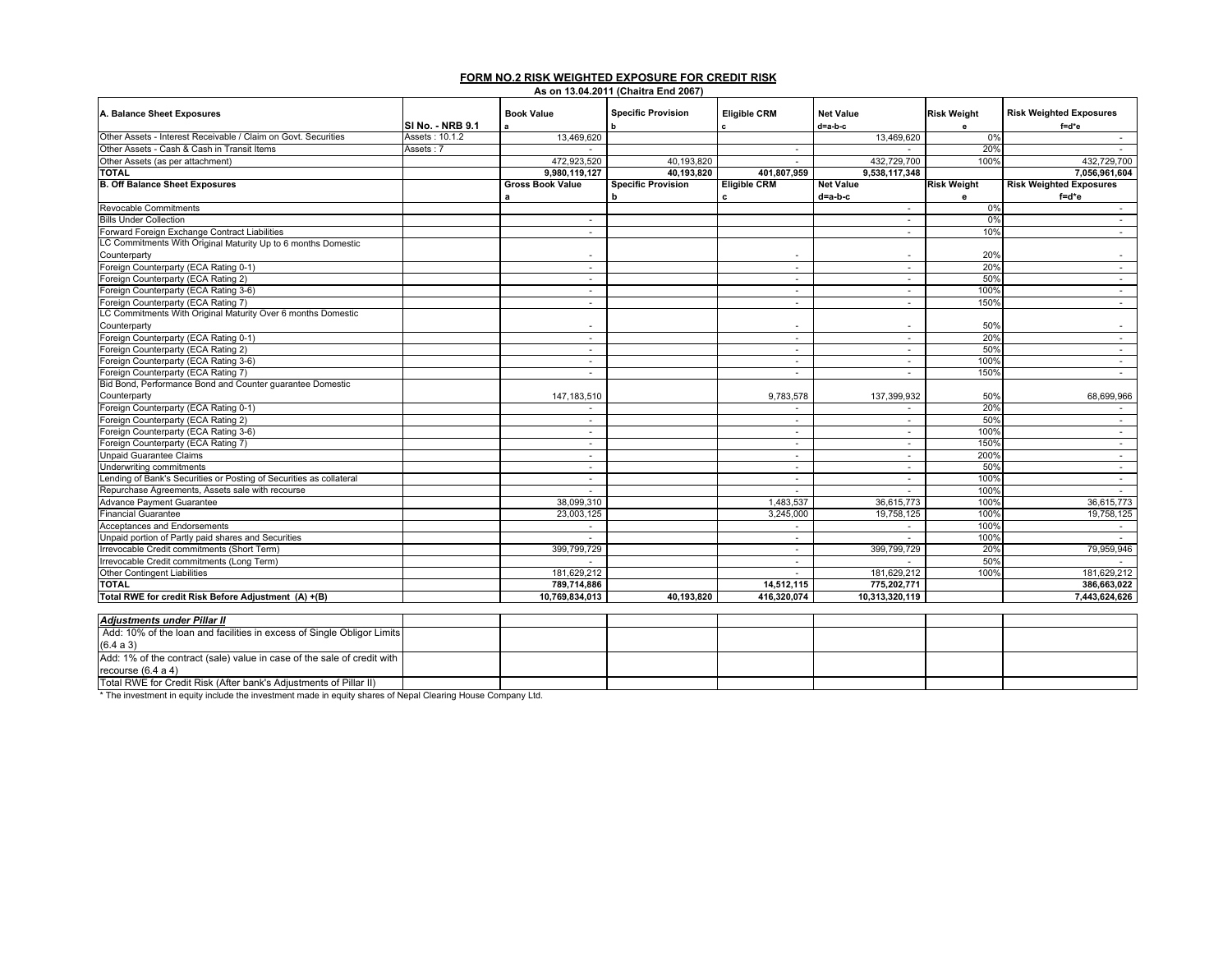#### **FORM NO.3 ELIGIBLE CREDIT RISK MITIGANTS As on 13.04.2011 (Chaitra End 2067)**

| <b>Credit Exposures</b>                                                    | Deposits with<br><b>Bank</b> | Deposits with<br>other banks/FI | Gold | <b>Govt.&amp; NRB Securities</b> | G'tee of<br>Govt. of<br>Nepal | Sec/G'tee of<br>other<br>Sovereians | G'tee of domestic<br>banks | G'tee of<br><b>MDBs</b> | Sec/G'tee of<br><b>Foreign Banks</b> | Total                    |
|----------------------------------------------------------------------------|------------------------------|---------------------------------|------|----------------------------------|-------------------------------|-------------------------------------|----------------------------|-------------------------|--------------------------------------|--------------------------|
|                                                                            | (a)                          | (b)                             | (c)  | (d)                              | (e)                           | (f)                                 | (g)                        | (h)                     | (1)                                  |                          |
| <b>Balance Sheet Exposures</b>                                             |                              |                                 |      |                                  |                               |                                     |                            |                         |                                      |                          |
| Claims on Foreign Government and Central Bank (ECA -2)                     |                              |                                 |      |                                  |                               |                                     |                            |                         |                                      | $\sim$                   |
| Claims on Foreign Government and Central Bank (ECA -3)                     |                              |                                 |      |                                  |                               |                                     |                            |                         |                                      | $\sim$                   |
| Claims on Foreign Government and Central Bank (ECA-4-6)                    |                              |                                 |      |                                  |                               |                                     |                            |                         |                                      | $\sim$                   |
| Claims on Foreign Government and Central Bank (ECA -7)                     |                              |                                 |      |                                  |                               |                                     |                            |                         |                                      | $\sim$                   |
| Claims on Other Multilateral Development Banks                             |                              |                                 |      |                                  |                               |                                     |                            |                         |                                      | $\sim$                   |
| Claims on Public Sector Entity (ECA 0-1)                                   |                              |                                 |      |                                  |                               |                                     |                            |                         |                                      | $\sim$                   |
| Claims on Public Sector Entity (ECA 2)                                     |                              |                                 |      |                                  |                               |                                     |                            |                         |                                      | $\sim$                   |
| Claims on Public Sector Entity (ECA 3-6)                                   |                              |                                 |      |                                  |                               |                                     |                            |                         |                                      | $\sim$                   |
| Claims on Public Sector Entity (ECA 7)                                     |                              |                                 |      |                                  |                               |                                     |                            |                         |                                      | $\sim$                   |
|                                                                            |                              |                                 |      |                                  |                               |                                     |                            |                         |                                      |                          |
| Claims on domestic banks that meet capital adequacy requirements           |                              |                                 |      |                                  |                               |                                     |                            |                         |                                      | $\overline{\phantom{a}}$ |
| Claims on domestic banks that do not meet capital adequacy                 |                              |                                 |      |                                  |                               |                                     |                            |                         |                                      |                          |
| requirements                                                               |                              |                                 |      |                                  |                               |                                     |                            |                         |                                      | $\sim$                   |
| Claims on foreign bank (ECA Rating 0-1)                                    |                              |                                 |      |                                  |                               |                                     |                            |                         |                                      | $\sim$                   |
| Claims on foreign bank (ECA Rating 2)                                      |                              |                                 |      |                                  |                               |                                     |                            |                         |                                      | $\sim$                   |
| Claims on foreign bank (ECA Rating 3-6)                                    |                              |                                 |      |                                  |                               |                                     |                            |                         |                                      | $\sim$                   |
| Claims on foreign bank (ECA Rating 7)                                      |                              |                                 |      |                                  |                               |                                     |                            |                         |                                      | $\sim$                   |
|                                                                            |                              |                                 |      |                                  |                               |                                     |                            |                         |                                      |                          |
| Claims on foreign bank incorporated in SAARC region operating with a       |                              |                                 |      |                                  |                               |                                     |                            |                         |                                      |                          |
| buffer of 1% above their respective regulatory capital requirement         |                              |                                 |      |                                  |                               |                                     |                            |                         |                                      |                          |
| Claims on Domestic Corporates                                              | 277,448,472                  |                                 |      |                                  |                               |                                     |                            |                         |                                      | 277,448,472              |
| Claims on Foreign Corporates (ECA 0-1)                                     |                              |                                 |      |                                  |                               |                                     |                            |                         |                                      |                          |
| Claims on Foreign Corporates (ECA 2)                                       |                              |                                 |      |                                  |                               |                                     |                            |                         |                                      | $\sim$                   |
| Claims on Foreign Corporates (ECA 3-6)                                     |                              |                                 |      |                                  |                               |                                     |                            |                         |                                      |                          |
|                                                                            |                              |                                 |      |                                  |                               |                                     |                            |                         |                                      | $\sim$                   |
| Claims on Foreign Corporates (ECA 7)                                       |                              |                                 |      |                                  |                               |                                     |                            |                         |                                      | $\sim$                   |
| Regulatory Retail Portfolio (Not Overdue)                                  |                              |                                 |      |                                  |                               |                                     |                            |                         |                                      | $\sim$                   |
|                                                                            |                              |                                 |      |                                  |                               |                                     |                            |                         |                                      |                          |
| Claims Fullfilling all criterion of regulatory retail except granularity   |                              |                                 |      |                                  |                               |                                     |                            |                         |                                      |                          |
| Claims secured by residential properties                                   | 36,191,886                   |                                 |      |                                  |                               |                                     |                            |                         |                                      | 36,191,886               |
| Claims not fully secured by residential properties                         |                              |                                 |      |                                  |                               |                                     |                            |                         |                                      |                          |
| Claims secured by residential properties (Overdue)                         |                              |                                 |      |                                  |                               |                                     |                            |                         |                                      | $\sim$                   |
| Claims secured by Commercial real estate                                   |                              |                                 |      |                                  |                               |                                     |                            |                         |                                      | $\sim$                   |
|                                                                            |                              |                                 |      |                                  |                               |                                     |                            |                         |                                      |                          |
| Past due claims (except for claim secured by residential properties)       |                              |                                 |      |                                  |                               |                                     |                            |                         |                                      | $\sim$                   |
| <b>High Risk Claims</b>                                                    | 69,905,177                   |                                 |      |                                  |                               |                                     |                            |                         |                                      | 69,905,177               |
| Investments in equity and other capital instruments of institutions listed |                              |                                 |      |                                  |                               |                                     |                            |                         |                                      |                          |
| in the stock exchange                                                      |                              |                                 |      |                                  |                               |                                     |                            |                         |                                      | $\sim$                   |
| Investments in equity and other capital instruments of institutions not    |                              |                                 |      |                                  |                               |                                     |                            |                         |                                      |                          |
| listed in the stock exchange                                               |                              |                                 |      |                                  |                               |                                     |                            |                         |                                      | $\sim$                   |
| Other Assets - Cash & Cash in Transit Items                                |                              |                                 |      |                                  |                               |                                     |                            |                         |                                      |                          |
| Other Assets - Investments in equity or regulatory capital instruments     |                              |                                 |      |                                  |                               |                                     |                            |                         |                                      |                          |
| issued by securities firms                                                 |                              |                                 |      |                                  |                               |                                     |                            |                         |                                      |                          |
| Ficticious Assets not deducted from Tier I                                 |                              |                                 |      |                                  |                               |                                     |                            |                         |                                      |                          |
| Other Assets (as per attachment)                                           |                              |                                 |      |                                  |                               |                                     |                            |                         |                                      | $\sim$                   |
| <b>Off Balance Sheet Exposures</b>                                         |                              |                                 |      |                                  |                               |                                     |                            |                         |                                      |                          |
| Forward Foreign Exchange Contract                                          |                              |                                 |      |                                  |                               |                                     |                            |                         |                                      | $\sim$                   |
|                                                                            |                              |                                 |      |                                  |                               |                                     |                            |                         |                                      |                          |
| LC Commitments With Original Maturity Up to 6 months (domestic)            |                              |                                 |      |                                  |                               |                                     |                            |                         |                                      | $\sim$                   |
| ECA Rating 0-1                                                             |                              |                                 |      |                                  |                               |                                     |                            |                         |                                      | $\sim$                   |
| ECA Rating 2                                                               |                              |                                 |      |                                  |                               |                                     |                            |                         |                                      | $\sim$                   |
| ECA Rating 3-6                                                             |                              |                                 |      |                                  |                               |                                     |                            |                         |                                      | $\sim$                   |
| <b>ECA Rating 7</b>                                                        |                              |                                 |      |                                  |                               |                                     |                            |                         |                                      | $\sim$                   |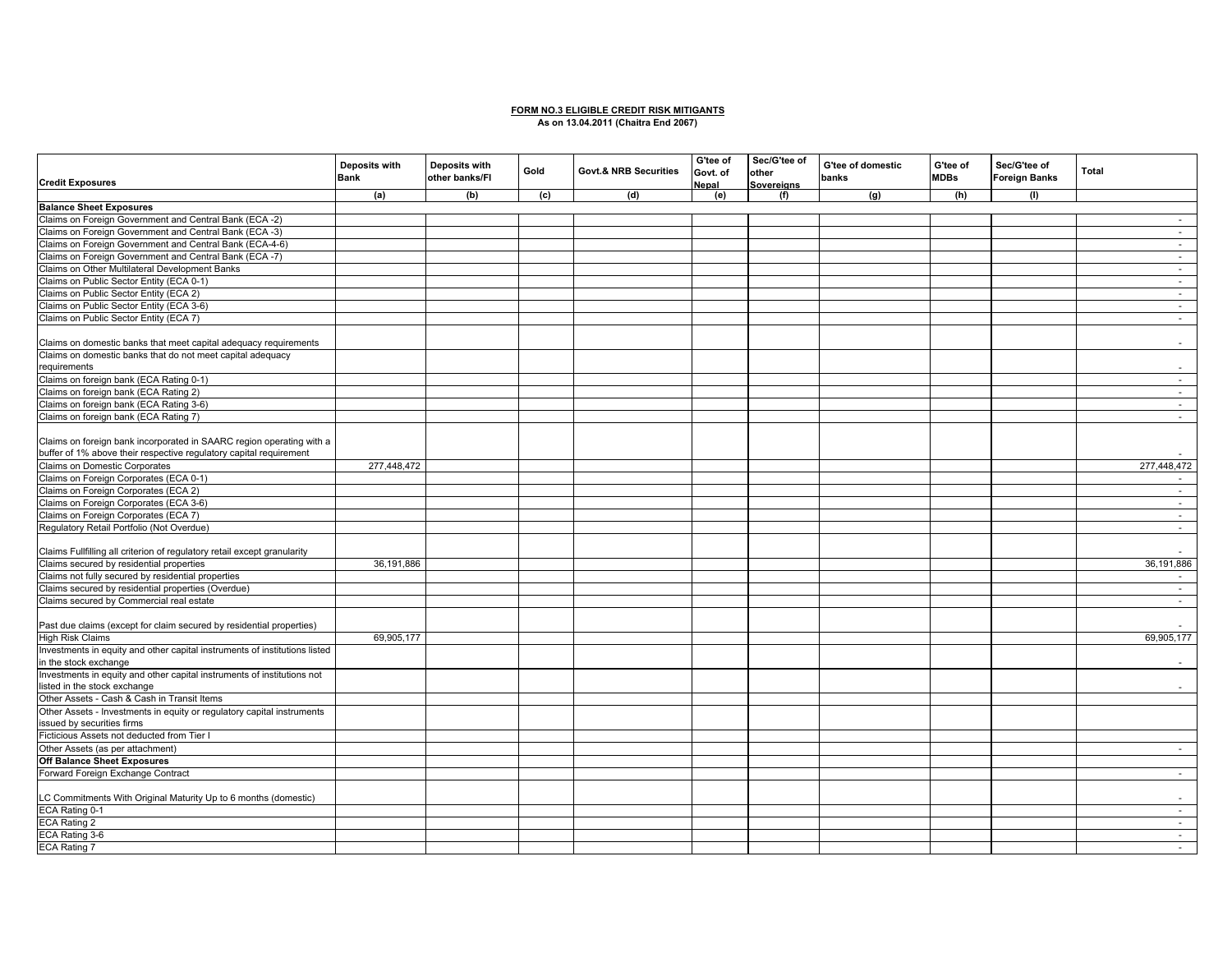## **FORM NO.3 ELIGIBLE CREDIT RISK MITIGANTS As on 13.04.2011 (Chaitra End 2067)**

|                                                                     |                              |                                        |                | As on 13.04.2011 (Chaitra End 2067) |                               |                                            |                            |                         |                                      |             |
|---------------------------------------------------------------------|------------------------------|----------------------------------------|----------------|-------------------------------------|-------------------------------|--------------------------------------------|----------------------------|-------------------------|--------------------------------------|-------------|
| <b>Credit Exposures</b>                                             | Deposits with<br><b>Bank</b> | <b>Deposits with</b><br>other banks/FI | Gold           | <b>Govt.&amp; NRB Securities</b>    | G'tee of<br>Govt. of<br>Nepal | Sec/G'tee of<br>other<br><b>Sovereians</b> | G'tee of domestic<br>banks | G'tee of<br><b>MDBs</b> | Sec/G'tee of<br><b>Foreign Banks</b> | Total       |
|                                                                     | (a)                          | (b)                                    | (c)            | (d)                                 | (e)                           | (f)                                        | (q)                        | (h)                     | (1)                                  |             |
|                                                                     |                              |                                        |                |                                     |                               |                                            |                            |                         |                                      |             |
| LC Commitments With Original Maturity Over 6 months (domestic)      |                              |                                        |                |                                     |                               |                                            |                            |                         |                                      |             |
| ECA Rating 0-1                                                      |                              |                                        |                |                                     |                               |                                            |                            |                         |                                      |             |
| ECA Rating 2                                                        |                              |                                        |                |                                     |                               |                                            |                            |                         |                                      |             |
| ECA Rating 3-6                                                      |                              |                                        |                |                                     |                               |                                            |                            |                         |                                      |             |
| ECA Rating 7                                                        |                              |                                        |                |                                     |                               |                                            |                            |                         |                                      |             |
| Bid Bond, Performance Bond and Counter Guarantee Domestic           |                              |                                        |                |                                     |                               |                                            |                            |                         |                                      |             |
| Counterparty                                                        | 9,783,578                    |                                        |                |                                     |                               |                                            |                            |                         |                                      | 9,783,578   |
| ECA Rating 0-1                                                      |                              |                                        |                |                                     |                               |                                            |                            |                         |                                      |             |
| <b>ECA Rating 2</b>                                                 |                              |                                        |                |                                     |                               |                                            |                            |                         |                                      |             |
| ECA Rating 3-6                                                      |                              |                                        |                |                                     |                               |                                            |                            |                         |                                      |             |
| <b>ECA Rating 7</b>                                                 |                              |                                        |                |                                     |                               |                                            |                            |                         |                                      |             |
| Guarantee Invoked but yet not honoured                              | $\overline{\phantom{a}}$     |                                        |                |                                     |                               |                                            |                            |                         |                                      |             |
| Underwriting commitments                                            |                              |                                        |                |                                     |                               |                                            |                            |                         |                                      |             |
|                                                                     |                              |                                        |                |                                     |                               |                                            |                            |                         |                                      |             |
| Lending of Bank's Securities or Posting of Securities as collateral |                              |                                        |                |                                     |                               |                                            |                            |                         |                                      | $\sim$      |
| Repurchase Agreements, Assets sale with recourse (including repo/   |                              |                                        |                |                                     |                               |                                            |                            |                         |                                      |             |
| reverse repo)                                                       |                              |                                        |                |                                     |                               |                                            |                            |                         |                                      |             |
| Advance Payment Guarantee                                           | 1,483,537                    |                                        |                |                                     |                               |                                            |                            |                         |                                      | 1,483,537   |
| <b>Financial Guarantee</b>                                          | 3,245,000                    |                                        |                |                                     |                               |                                            |                            |                         |                                      | 3,245,000   |
| Acceptances and Endorsements                                        |                              |                                        |                |                                     |                               |                                            |                            |                         |                                      |             |
| Unpaid portion of Partly paid shares and Securities                 |                              |                                        |                |                                     |                               |                                            |                            |                         |                                      |             |
| Irrevocable Credit commitments (Short Term)                         |                              |                                        |                |                                     |                               |                                            |                            |                         |                                      |             |
| Irrevocable Credit commitments (Long Term)                          |                              |                                        |                |                                     |                               |                                            |                            |                         |                                      |             |
| Other Contingent Liabilities                                        |                              |                                        |                |                                     |                               |                                            |                            |                         |                                      |             |
| <b>Total</b>                                                        | 398.057.650                  | $\sim$                                 | $\blacksquare$ | $\sim$                              | $\blacksquare$                | $\sim$                                     | $\sim$                     | $\sim$                  | $\sim$                               | 398,057,650 |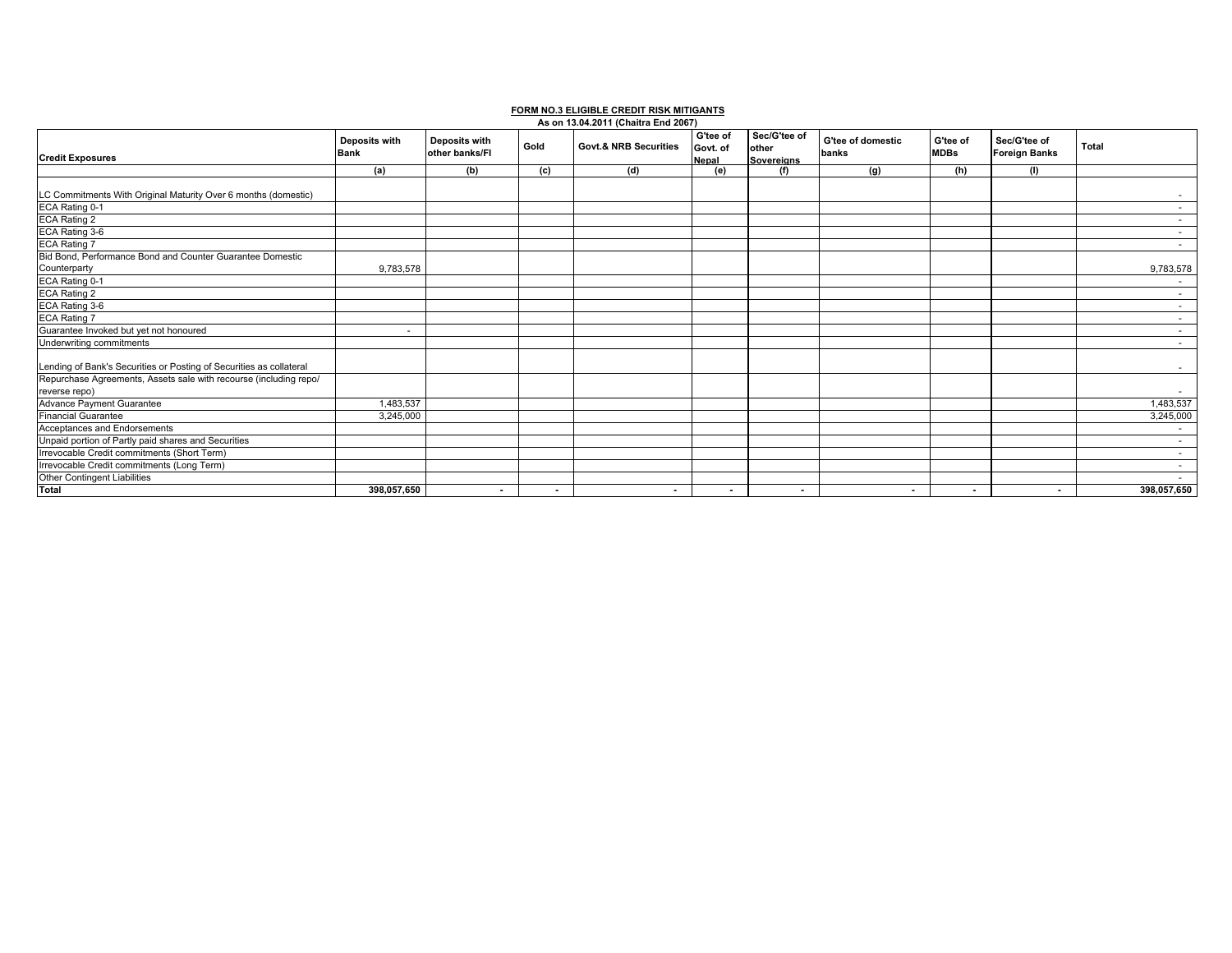### **FORM NO.5 OTHER ASSETS As on 13.04.2011 (Chaitra End 2067)**

| <b>S. No.</b> | <b>Assets</b>                           | <b>Gross Amount</b> | <b>Specific Provision</b> | <b>Net Balance</b> |
|---------------|-----------------------------------------|---------------------|---------------------------|--------------------|
|               | <b>Fixed Assets</b>                     | 340,739,140         | 15,708,000                | 325,031,140        |
| 2             | Interest Receivable on Other Investment | 8,204,340           |                           | 8,204,340          |
| 3             | Interest Receivable on Loan             | 24,485,820          | 24,485,820                |                    |
| 4             | Non Banking Assets                      |                     | $\overline{\phantom{0}}$  |                    |
| 5             | <b>Reconciliation Account</b>           |                     |                           |                    |
| 6             | <b>Draft Paid Without Notice</b>        |                     |                           |                    |
|               | <b>Sundry Debtors</b>                   | 30,875              |                           | 30,875             |
| 8             | Advance payment and Deposits            | 34,577,520          | $\overline{\phantom{0}}$  | 34,577,520         |
| 9             | Staff Loan & Advance                    | 24,905,500          | $\overline{\phantom{0}}$  | 24,905,500         |
| 10            | Stationery                              | 1,132,860           |                           | 1,132,860          |
| 11            | All other assets                        | 38,847,465          |                           | 38,847,465         |
| <b>TOTAL</b>  |                                         | 472,923,520         | 40,193,820                | 432,729,700        |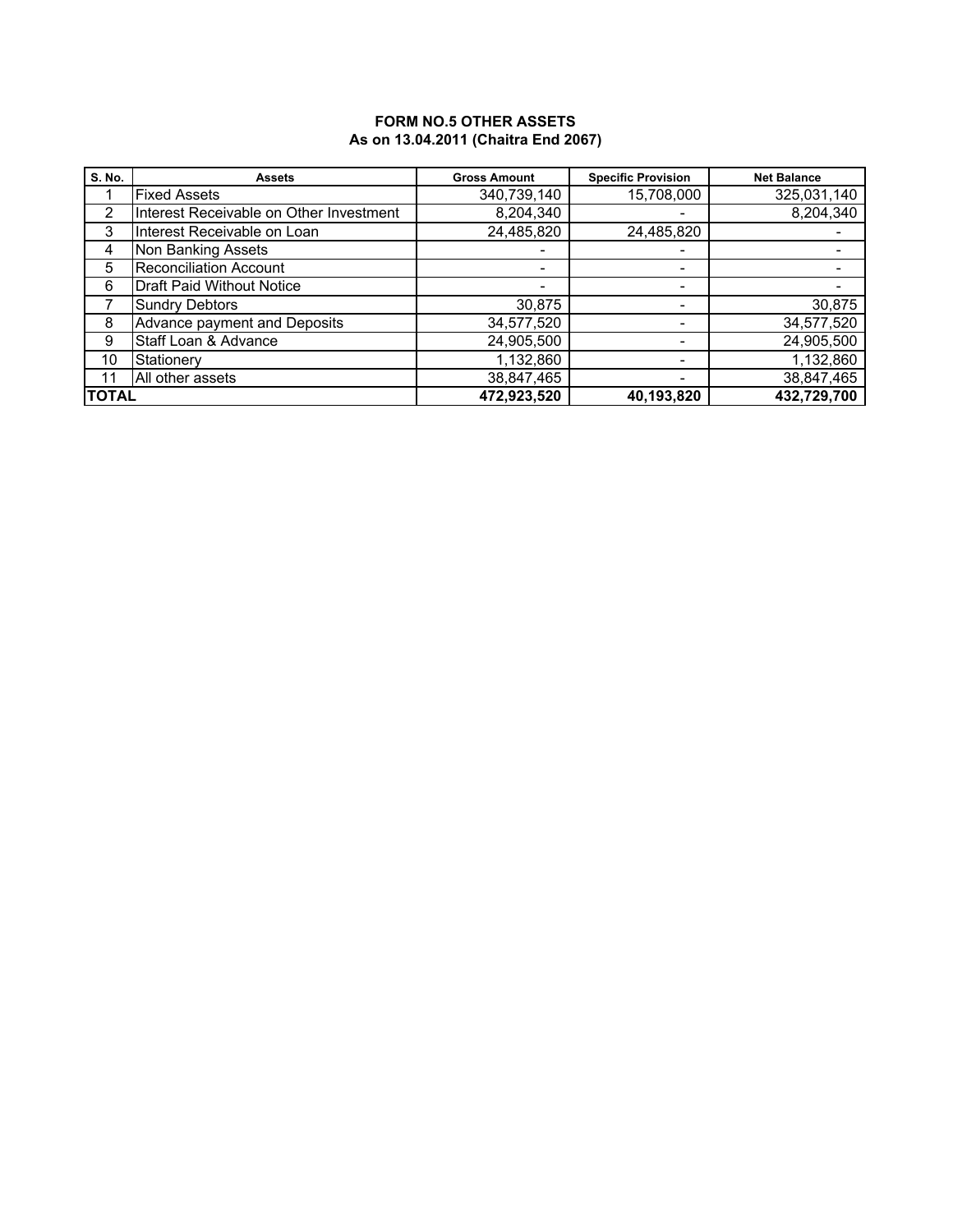#### **FORM NO.6 RISK WEIGHTED EXPOSURE FOR OPERATIONAL RISK As on 13.04.2011 (Chaitra End 2067)**

| <b>Particulars</b>                                                  | Year 1 (2064/65) | Year 2 (2065/66) | Year 3 (2066/67) |
|---------------------------------------------------------------------|------------------|------------------|------------------|
| Net Interest Income                                                 | 81,737,330       | 122,657,953      | 216,346,417      |
| Commission and Discount Income                                      | 2,190,317        | 4,251,601        | 3.908,315        |
| <b>Other Operating Income</b>                                       | 11,888,687       | 25,564,749       | 30,740,447       |
| <b>Exchange Fluctuation Income</b>                                  | 2,203,284        | 8,479,790        | 5,606,611        |
| Addition / Deduction Interest Suspense during the period            | 3,323,197        | (364,221)        | 4,434,107        |
| Gross income (a)                                                    | 101,342,815      | 160,589,872      | 261,035,897      |
| Alfa (b)                                                            | 15%              | 15%              | 15%              |
| <b>Fixed Percentage of Gross Income [c=(a×b)]</b>                   | 15,201,422       | 24,088,481       | 39, 155, 385     |
| Capital Requirement for operational risk (d) (average of c)         | 26,148,429       |                  |                  |
| Risk Weight (reciprocal of capital requirement of 10%) in times (e) | 10               |                  |                  |
| Equivalent Risk Weight Exposure [f=(d×e)]                           | 261,484,290      |                  |                  |
| <b>PILLAR-II ADJUSTMENTS</b>                                        |                  |                  |                  |
| If Gross Income for all the last three years is negative (6.4 a 8)  |                  |                  |                  |
| Total Credit and Investment (net of Specific Provision)             |                  |                  |                  |
| Capital Requirement for operational risk (5%)                       |                  |                  |                  |
| Risk Weight (reciprocal of capital requirement of 10%) in times     |                  |                  |                  |
| Equivalent Risk Weight Exposure [q]                                 |                  |                  |                  |
| Equivalent Risk Weight Exposure [h=f+g]                             |                  |                  |                  |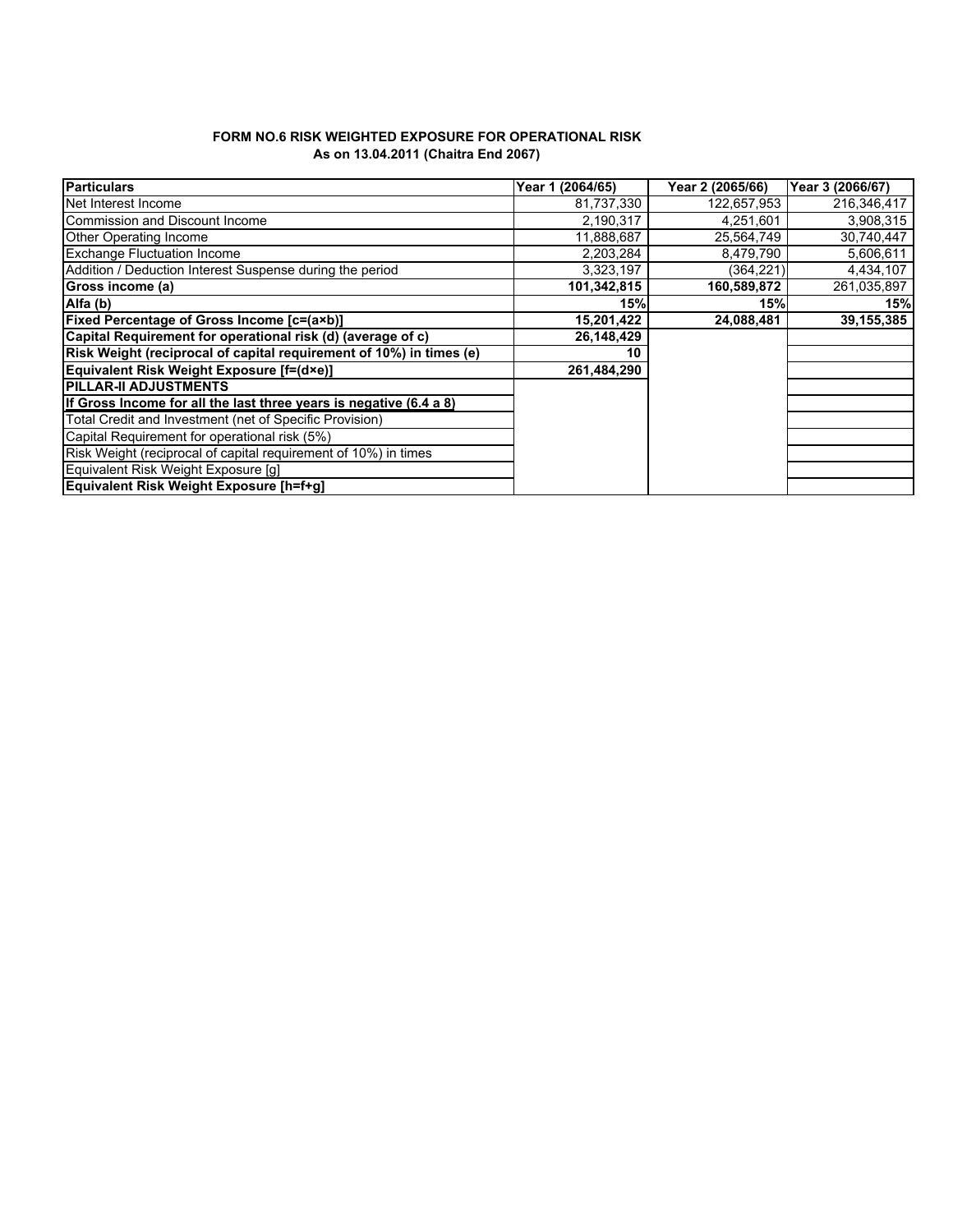## **FORM NO.7 RISK WEIGHTED EXPOSURE FOR MARKET RISK As on 13.04.2011 (Chaitra End 2067)**

| S.No.                                                               | Currency   | <b>Open Position (FCY)</b> | Rate   | <b>Open Position (NPR)</b> | <b>Relevant Open Position</b> |
|---------------------------------------------------------------------|------------|----------------------------|--------|----------------------------|-------------------------------|
|                                                                     | <b>INR</b> | 104,630                    | 1.60   | 167,490                    | 167,490                       |
| 2                                                                   | USD        | 37,290                     | 71.24  | 2,656,560                  | 2,656,560                     |
| 3                                                                   | <b>GBP</b> | 220                        | 115.73 | 25,460                     | 25,460                        |
| 4                                                                   | AUD        | 50                         | 74.66  | 3,733                      | 3,733                         |
| 5                                                                   | JPY        | 135,000                    | 0.83   | 112,523                    | 112,523                       |
| 6                                                                   | <b>EUR</b> | 3,400                      | 101.89 | 346,410                    | 346,410                       |
| <b>Total Open Position (a)</b>                                      |            |                            |        |                            | 3,312,176                     |
| <b>Fixed Percentage (b)</b>                                         |            |                            |        |                            | 5%                            |
| Capital Charge for Market Risk [c=(a×b)]                            | 165,609    |                            |        |                            |                               |
| Risk Weight (reciprocal of capital requirement of 10%) in times (d) | 10         |                            |        |                            |                               |
| Equivalent Risk Weight Exposure [e=(c×d)]                           | 1,656,090  |                            |        |                            |                               |